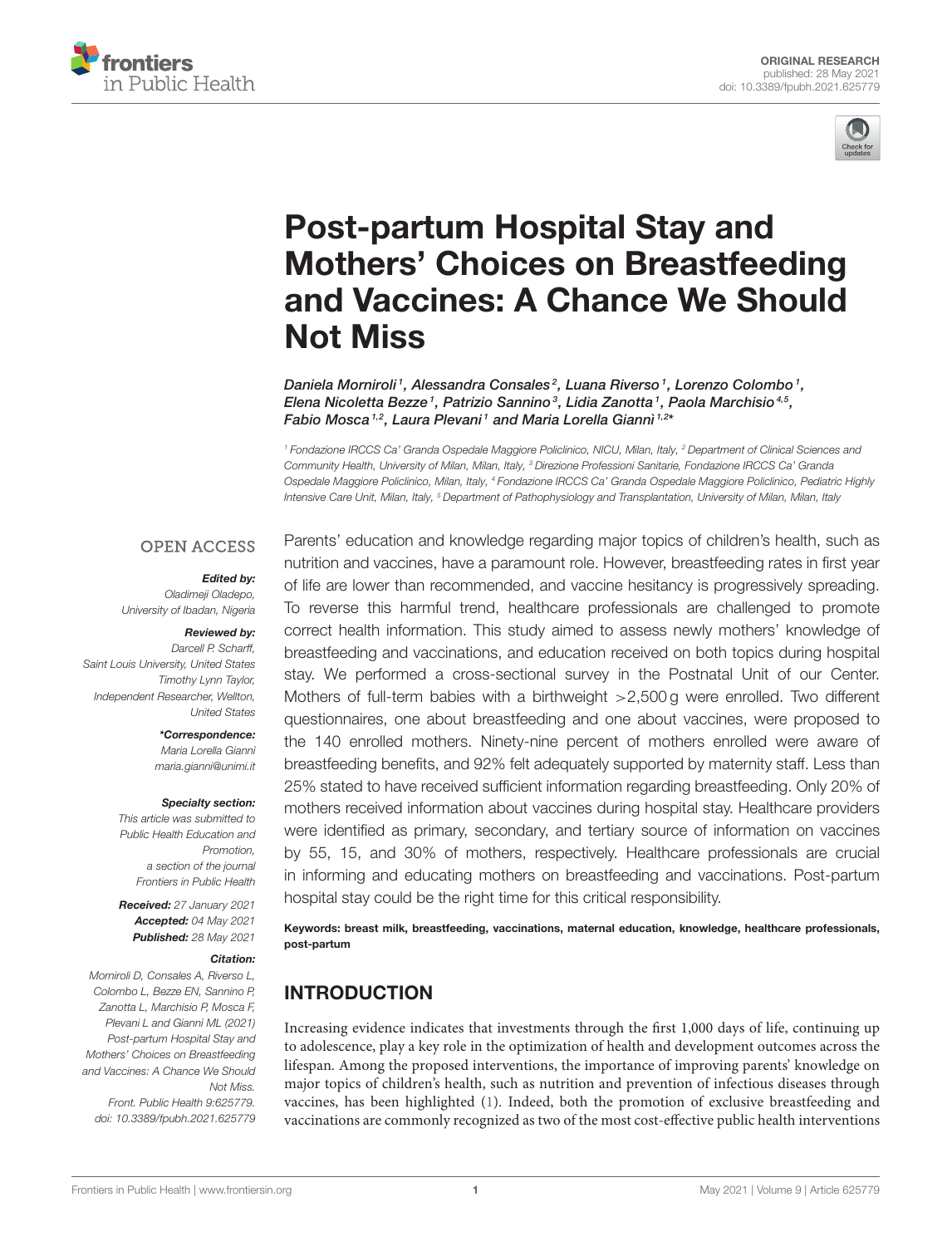currently available [\(2,](#page-5-1) [3\)](#page-5-2). In this context, breastfeeding promotion and support immediately after birth are critical for its successful initiation and duration [\(2\)](#page-5-1). In light of the important role of breastfeeding in complementing vaccinations, the association of breastfeeding promotion and support with vaccination counseling has also been suggested [\(4\)](#page-5-3). Newly mothers have been reported to think and search for information regarding childhood vaccines already in the early post-partum period confirming that maternity health care is an important platform for health promotion [\(5,](#page-5-4) [6\)](#page-5-5).

It is already well-known how the first years of life represent a window of opportunity for the establishment of a positive "programming" effect that could influence health in later stages of life [\(7\)](#page-5-6). In particular, exclusive breastfeeding in the first 6 months of life and its continuation during complementary food introduction has a substantial short and long-term impact on infants' health [\(8\)](#page-5-7). Likewise, vaccinations, due to their paramount role in protecting children and future adults from diseases that could have lifelong consequences, represent a key public health issue. Surprisingly, in high-income countries, breastfeeding rates in babies' first year of life are lower than recommended [\(9\)](#page-5-8) and vaccine hesitancy is progressively spreading [\(10\)](#page-5-9). Indeed, the lack of confidence in vaccines is currently threatening the success of vaccination programs worldwide, decreasing vaccine coverage and increasing the risk of vaccine-preventable disease outbreaks [\(11\)](#page-5-10). Various controversies and vaccination scares over the years, supported by sometimes excessive and inappropriate media coverage, have affected parents' trust in vaccines [\(12\)](#page-5-11). Another reason to be considered among the probable causes of vaccine hesitancy is the growth of "healthcare consumerism," which has prompted greater patients' involvement in their own health decisions [\(13\)](#page-5-12). Indeed, the rise of the "informed patient/parent" is a double-edged weapon, highly dependent on where such information comes from.

To reverse this harmful trend leading to a decline in exclusive breastfeeding and vaccination rates, healthcare professionals are challenged to take every chance to promote correct health information. Post-partum hospital stay could be an unmissable opportunity to correctly advise mothers on significant health choices for their babies.

The aim of this study was to investigate newly mothers' breastfeeding benefits and vaccines knowledge, breastfeeding support and information received during hospital stay, information received on vaccines, if any, false beliefs on vaccines and source of information.

# MATERIALS AND METHODS

# Design and Setting

We performed a cross-sectional survey from March 2017 to September 2017. The study was conducted in the Postnatal Unit of Fondazione IRCCS Ca' Granda Ospedale Maggiore Policlinico in Milan, northern Italy. The Clinic is a referral center, admitting pregnant women resident in all Italian regions and covering ∼6,000 deliveries per year. The hospital comprises a neonatal Level III center.

The Institutional Ethics Committee approved the study and written informed consent was obtained from all participants.

# Sample

Mothers of newly-born infants discharged from the maternity ward were invited to take part in the survey. We enrolled Italian speaking mothers who had given birth to a full-term baby (born between 37 and 42 weeks of gestational age) with a birthweight >2,500 g. Exclusion criteria were: any contraindication to breastfeeding and/or personal choice not to breastfeed.

# Data Collection

Participation in the research was voluntary and anonymous. Mothers were enrolled at discharge. The survey was proposed by healthcare providers (pediatric nurse or neonatologist) but was self-administered and paper-based, requiring ∼15 min to be completed. At enrolment, maternal socio-demographic characteristics and pregnancy duration were collected. Data regarding mode of feeding were obtained from neonatal computerized medical charts (Neocare, i & t Informatica e Tecnologia Srl, Italy) and categorized according to the World Health Organization (WHO), in exclusive, predominant and complementary breastfeeding, and no breastfeeding [\(14\)](#page-5-13).

# **Instruments**

Two different questionnaires were designed by field experts (**[Table 1](#page-2-0)**): one about breastfeeding and one about vaccines. The former was developed by a pediatrician, a neonatologist and a certified lactation consultant who conceived 5 yes-or-no questions on mothers' knowledge of breastfeeding benefits (items 1–2), perception of in-hospital support and information received during hospital stay on the main topics of breastfeeding, as listed in the WHO/UNICEF "Ten Steps to Successful Breastfeeding" (items 3–5). Answers to items 1–3 could be complemented with a brief open statement.

The second questionnaire was designed by an expert in the field of pediatric immunology and aimed at assessing mothers' knowledge on vaccinations (items 3–7) and the information received on this topic (items 1–2). Item 2 asked mothers to rate primary, secondary and tertiary source of information on vaccinations from 1 to 3. The remaining items were yes-orno questions.

The questionnaires were preliminarily administered to a sample of 50 Italian speaking mothers to ascertain items' comprehension; these 50 mothers were not considered part of the present study population, nor were they included in the statistical analysis.

# Data Analysis

Data were expressed as mean  $\pm$  standard deviation (SD) or percentage (%). Associations between basic characteristics of enrolled mothers and answers to the questionnaires were assessed using the chi square test. For statistical analysis purposes, age was categorized according to median value  $(\leq 35$  and  $> 35$ years) and education level was divided into ≤13 years (high school or lower) and >13 years (college degree or higher). A 2-sided p-value <0.05 was considered statistically significant.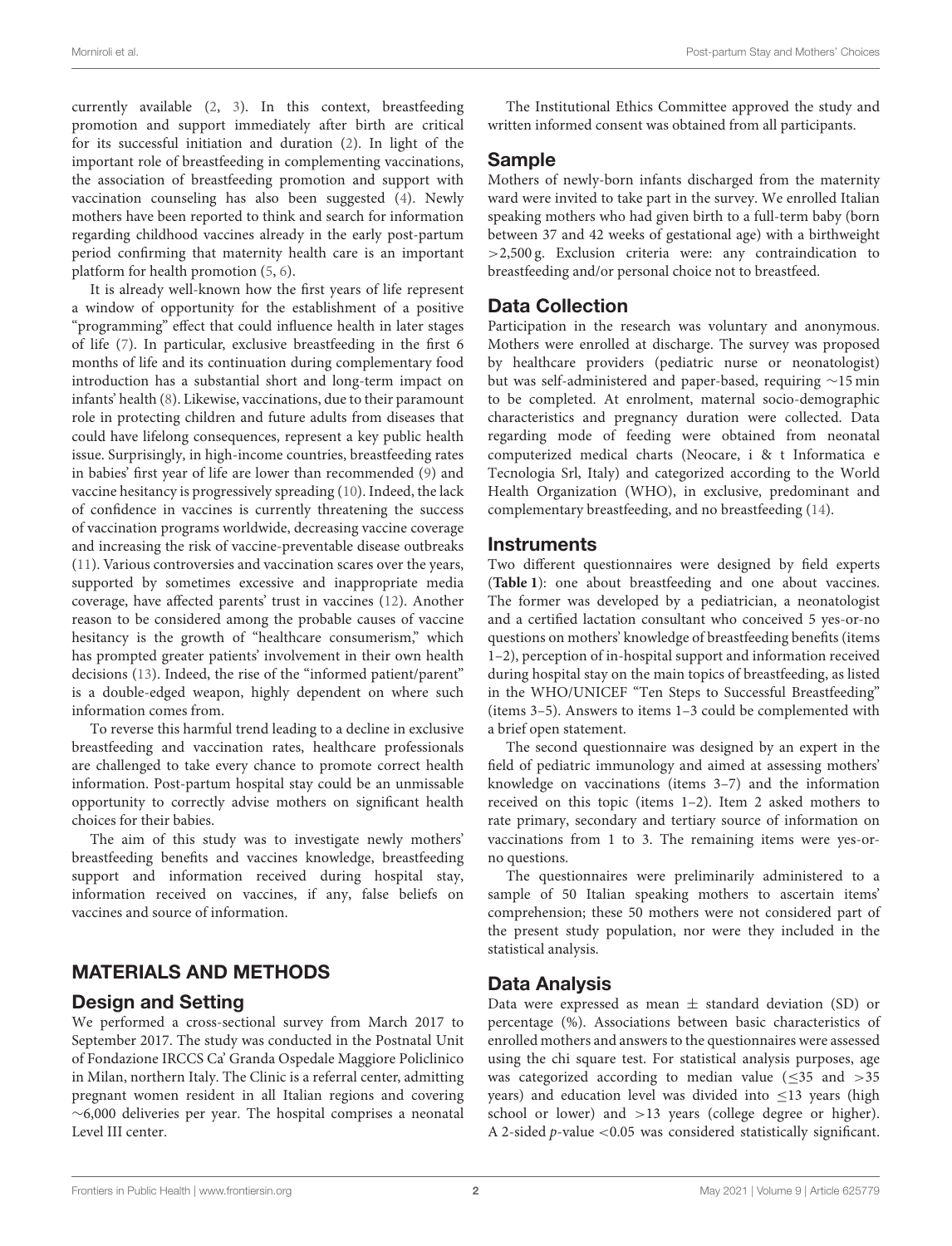<span id="page-2-0"></span>TABLE 1 | Questionnaires on breastfeeding and vaccines.

| Part One-breastfeeding                                                                                                                                                                          | Yes | No |
|-------------------------------------------------------------------------------------------------------------------------------------------------------------------------------------------------|-----|----|
| 1) Are you aware of breastfeeding benefits for mother and child?                                                                                                                                |     |    |
| If yes, please indicate which ones you remember.<br>2) Did you attend a birth class?                                                                                                            |     |    |
| If yes, were breastfeeding benefits discussed?                                                                                                                                                  |     |    |
| 3) Did you feel adequately supported with regard to breastfeeding during your hospital stay?                                                                                                    |     |    |
| If yes, please state why.<br>If no, please state why.<br>4) Please, indicate which of the following information has been provided to you, during your hospital stay.<br>Mother's milk benefits. |     |    |
| Correct latching and breastfeeding positions.                                                                                                                                                   |     |    |
| Infant's early hunger cues.                                                                                                                                                                     |     |    |
| Hand expression techniques.                                                                                                                                                                     |     |    |
| Human milk extraction and storage.                                                                                                                                                              |     |    |
| Alternative feeding methods.                                                                                                                                                                    |     |    |
| Pacifier use.                                                                                                                                                                                   |     |    |

5) Have you received conflicting information about breastfeeding by healthcare professionals?

#### Part two—vaccines No November 2012 12:00 No. 2012 12:00 No. 2012 12:00 No. 2012 12:00 No. 2012 12:00 No. 2013

| 1) Have you received information about vaccines?                                     |
|--------------------------------------------------------------------------------------|
| 2) From whom have you received information about vaccines?                           |
| (Please rate from 1 to 3)                                                            |
| Healthcare Professionals.                                                            |
| Friends and relatives.                                                               |
| Other sources (TV, Internet, social media, etc.).                                    |
| 3) Do you know the vaccination timetable?                                            |
| 4) Are vaccine-preventable diseases no longer a threat or have they been eradicated? |
| 5) Are vaccines related to autism?                                                   |
| 6) Are vaccines not 100% effective?                                                  |
| 7) Could vaccines weaken children's immune system?                                   |

Statistical analysis was performed using SPSS version 25 statistic software package (SPSS Inc., Chicago, IL, USA).

# RESULTS

Of the 171 mothers whom the study was proposed to, 140 mothers were enrolled and completed the questionnaires. Basic characteristics of enrolled women are shown in **[Table 2](#page-2-1)**.

At discharge, the majority of mothers were exclusively breastfeeding (93%), while 5% practiced complementary breastfeeding.

### Breastfeeding Questionnaire

The vast majority of mothers were aware of breastfeeding benefits (99%). The benefits most frequently reported were: passive transfer of antibodies and overall improvement of infant's immune system (96%), optimal nutritive content of human milk (68%), improvement of mother-infant bonding (38%), and beneficial effects on mothers and infants' health (38%). Other benefits listed regarded mothers' physical shape and fitness (27%), and economic advantage (32%).

A total of 47% of mothers had attended a birth class. Among them, 94% stated that breastfeeding benefits had been discussed. Primiparas, mothers with an educational level >13 years and age <span id="page-2-1"></span>TABLE 2 | Basic characteristics of enrolled mothers.

|                         | Mean (SD) |
|-------------------------|-----------|
| Age (years)             | 35(4.10)  |
| Gestational age (weeks) | 39 (1.01) |
|                         | N(%       |
| Primiparous             | 73 (52)   |
| Cesarean section        | 29(21)    |
| Married                 | 85(61)    |
| College degree          | 92 (66)   |
| High-school diploma     | 139 (99)  |

Continuous variables are expressed as mean  $\pm$  standard deviation (SD), whereas categorical variables as absolute number (N) and percentage (%).

≤35 years attended birth classes in a higher percentage of cases than multiparas, mothers with an educational level  $\leq$  13 years and age >35 years, respectively (**[Table 3](#page-3-0)**).

The large majority of women felt adequately supported in breastfeeding by maternity ward staff (92%), listing helpfulness, expertise and kindness as their most valuable qualities. Among those that answered negatively, 35% declared they did not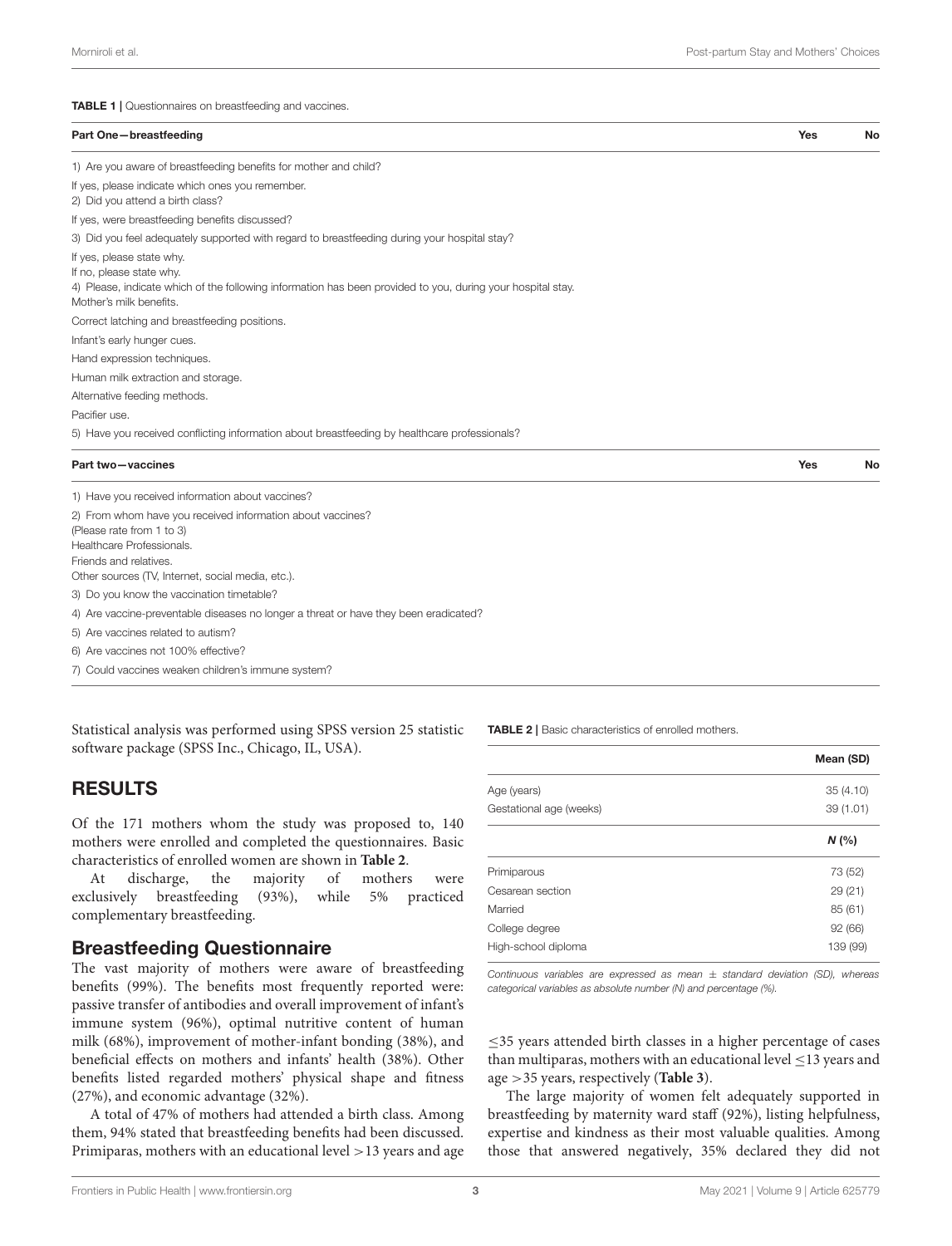<span id="page-3-0"></span>

|                         |  | <b>TABLE 3</b>   Association between basic characteristics of enrolled mothers and |  |  |
|-------------------------|--|------------------------------------------------------------------------------------|--|--|
| birth class attendance. |  |                                                                                    |  |  |

|                  | Prenatal class attendance |        |  |
|------------------|---------------------------|--------|--|
|                  | Yes $(\% )$               | No (%) |  |
| <b>Education</b> |                           |        |  |
| $>13$ years      | $53*$                     | 47     |  |
| $\leq$ 13 years  | 33                        | 67     |  |
| Age              |                           |        |  |
| $25 - 35$ years  | $55*$                     | 45     |  |
| 36-46 years      | 37                        | 63     |  |
| Parity           |                           |        |  |
| Primipara        | $78**$                    | 22     |  |
| Multipara        | 13%                       | 87     |  |
|                  |                           |        |  |

Data are expressed as percentage (%).

 $*p < 0.05; **p < 0.0001$ .

<span id="page-3-1"></span>TABLE 4 | Answers to item 4 of the breastfeeding questionnaire: information provided by healthcare staff during hospital stay.

| Yes $(\% )$ | No (%) |  |
|-------------|--------|--|
| 44          | 56     |  |
| 74          | 26     |  |
| 51          | 49     |  |
| 24          | 76     |  |
| 16          | 84     |  |
| 10          | 90     |  |
| 19          | 81     |  |
|             |        |  |

Data are expressed as percentage (%).

<span id="page-3-2"></span>TABLE 5 | Sources of information on vaccines in order of contribution.

|        | <b>Healthcare</b><br>professionals<br>(%) | Friends and relatives (%) | Other sources (%) |
|--------|-------------------------------------------|---------------------------|-------------------|
| First  | 55                                        | 21                        | 24                |
| Second | 15                                        | 53                        | 32                |
| Third  | 30                                        | 26                        | 44                |

Data are expressed as percentage (%).

receive breastfeeding support by healthcare professionals during hospital stay, while 28% thought that information provided during hospital stay was insufficient.

Mothers were informed about correct latching and breastfeeding positions in 74% of cases and about infant hunger cues and breastfeeding benefits in 51 and 44% of cases, respectively. Less than 25% of mothers declared to have received information regarding hand expression, milk expression and storage, alternative methods of feeding and pacifier use (**[Table 4](#page-3-1)**). Approximately 15% of mothers reported having received contrasting information by healthcare providers during hospital stay.

<span id="page-3-3"></span>

|           | TABLE 6   Association between parity and primary source of information on |  |  |  |  |
|-----------|---------------------------------------------------------------------------|--|--|--|--|
| vaccines. |                                                                           |  |  |  |  |

|                   | Source                   | Rated #1 (%) |
|-------------------|--------------------------|--------------|
| Primiparas        | Healthcare professionals | $28**$       |
|                   | Friends/relatives        | 33           |
|                   | Other                    | 39           |
| <b>Multiparas</b> | Healthcare professionals | 75           |
|                   | Friends/relatives        | 12           |
|                   | Other                    | 13           |

 $*_{n}$  < 0.0001

# Vaccination Questionnaire

Only 20% of mothers declared to have received information about vaccines during hospital stay.

Healthcare providers were identified as primary, secondary and tertiary source of information by 55, 15 and 30% of mothers, respectively. Friends and relatives contributed as the first source for 21% of mothers and other sources of information (i.e., internet and social media) for 24% of women, as showed in **[Table 5](#page-3-2)**.

First time mothers reported that healthcare professionals were their primary source of vaccine information in a lower percentage of cases, compared to multiparas. Specifically, primiparas reported healthcare professionals as primary source in less than one third of cases whereas friends and "Other sources" (TV, Internet, social media, etc.) were listed in the majority of cases (**[Table 6](#page-3-3)**).

Half of mothers (51%) reported they knew of the vaccination timetable. Among those, primiparas were less aware of the vaccination timetable than multiparas (18 vs. 82%,  $p < 0.0001$ ). No statistical difference was found for maternal age or education level. Many mothers stated that vaccine-preventable diseases are no longer a threat (60%) and that vaccines are not 100% effective in preventing diseases (57%). Only 10% of women answered that vaccines are related to autism, whereas nearly a quarter of women declared that vaccines could weaken the infant's immune system.

# **DISCUSSION**

The results of the present study indicate that, although mothers enrolled were aware that breastfeeding is beneficial, they lacked a thorough knowledge of its benefits, which, in turn, could lead to an underestimation of breastfeeding importance for the dyad's health. For the most part, maternal knowledge appears to be limited to the benefits of breastfeeding on a newborn's immune system. Whereas, the nutritional benefits of mother's milk (68%), as well as other beneficial effects that come from close bonding between newborn babies and their mothers (38%) were only reported by a limited percentage of study participants. Moreover, the breastfeeding information received by most of the mothers during their hospital stay focused exclusively on correct latching and breastfeeding positions, which indicates that the mothers did not receive comprehensive information.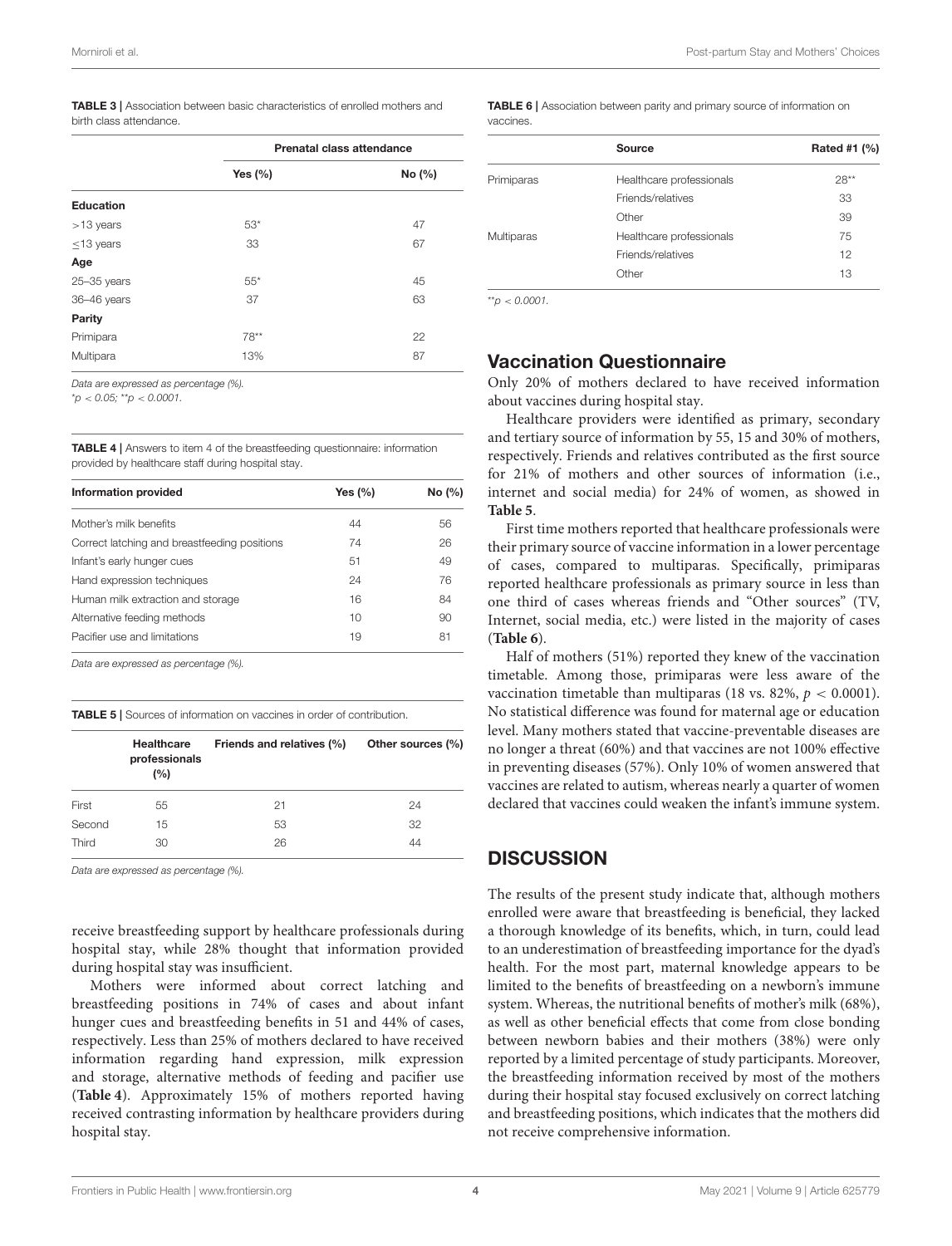With regard to vaccinations, although healthcare workers have a crucial role in informing newly mothers on a wide range of good health practices, in our study only 20% of mothers declared they had received vaccine information during their post-partum hospital stay and nearly half, particularly primiparas, were uninformed about vaccination timetables, at discharge. This gap of information offered by healthcare staff opens the way to other unofficial sources of information, such as relatives, friends and social media, leading to an increased risk of misinformation.

Consistently, in our study, healthcare professionals are indicated as the primary source of vaccine information by only 55% of mothers, with nearly a third rating them as the last source of knowledge. Lack of information during hospital stay combined with sources of information other than healthcare professionals may at least partially explain the maternal misinformation reflected by the answers given to the questionnaires, that in most cases were not supported by scientific evidence.

Despite great efforts by the world public health institutions, parents' appropriate scientific information on breastfeeding and vaccines is still a global challenge. Low rates of breastfeeding and vaccine hesitancy are a major concern within the Italian context, with an increasing tide of vaccine refusal or delay [\(15\)](#page-5-14) and low breastfeeding continuation rates in the first months after hospital discharge [\(16\)](#page-5-15). Among determinants of breastfeeding initiation, attending a birth class is a known promoting factor, whose effect can impact breastfeeding rates up to 6 months, as reported in a study by Rosen et al. [\(17\)](#page-5-16). The present study indicates that only half of the enrolled mothers attended a prenatal class and, among them, the percentage of primiparas was higher than that of multiparas (78 vs. 13%, respectively). In line with this finding, first-time mothers have been reported to be more likely to attend birth classes [\(18\)](#page-5-17). However, if prenatal education is lacking, inhospital information and support become even more crucial, as highlighted in an increasing amount of literature [\(19\)](#page-5-18). In this study, nearly all enrolled mothers declared they had received adequate breastfeeding assistance. This positive finding could be the result of the hospital efforts within the Baby Friendly Hospital Initiative [\(20\)](#page-5-19) accreditation, which was ongoing during the present study. Despite this result, the breastfeeding information mothers received was not extensive. Nor did it cover important information that could promote breastfeeding after discharge, such as infant's early hunger cues or milk expression and storage techniques. Since overall breastfeeding rates after discharge across Europe are lower than recommended [\(21\)](#page-5-20), appropriate and timely information about breastfeeding issues after discharge could be key to increasing breastfeeding rates. Moreover, conflicting information by healthcare professionals was reported by 15% of mothers. Although this is a minor percentage, when taking into account how healthcare workers can impact mothers' knowledge, evidence-based information and education should be offered by hospital staff, as highlighted by newly mothers themselves in an exploratory study by Hauck et al. [\(22\)](#page-5-21).

While the importance of in-hospital breastfeeding support has been thoroughly investigated, educational interventions regarding vaccinations in this critical time period have been poorly explored, while at the same time vaccine hesitancy has become a large-scale health concern [\(23\)](#page-5-22). Vaccine refusal in Italy has become a major health threat in the last decade, causing small epidemic flares of preventable infectious diseases, such as measles [\(24\)](#page-5-23). As a consequence, since 2017, unvaccinated children up to 6 years are not allowed to attend nurseries and kindergardens, and parents of unvaccinated older children are fined [\(25\)](#page-5-24). To understand the underlying reasons of vaccine hesitancy, several studies have been conducted, that also have explored healthcare professionals' knowledge and personal vaccine hesitancy [\(26\)](#page-5-25).

Surprisingly, although healthcare workers' role is crucial in informing newly mothers about good health practices, in our study, among primiparas, only 18% were informed on vaccination timetables at discharge. Moreover, healthcare professionals were listed as primary source in just 21% of cases. These results indicate that primiparas are more susceptible to misinformation than multiparas and could benefit the most from vaccine information during post-partum hospital stay.

The need for scientific-based information provided by healthcare workers has been underlined in many countries across the world [\(27\)](#page-5-26). Despite that, the Italian healthcare system has hardly considered in-hospital post-partum stay as an appropriate and timely setting for vaccine education, while a large study conducted in France has demonstrated how postpartum vaccination promotion through motivational interviews is an effective tool for increasing vaccination rates at 7 months of age [\(28\)](#page-5-27).

The present study has two main limitations. Firstly, it is a monocentric study conducted within a metropolitan city setting so that the results may not be generalizable to other settings. However, our sample may be considered representative of the Italian population, since the population enrolled in this study mirrored data from the Italian National Institute of Statistics, whose annual report on Italy's birth rates shows a mean age at childbearing of 32.5 years with nearly a half of newborns being firstborns [\(29\)](#page-5-28). Secondly, no follow-up data are available to evaluate the effect of the information received during hospital stay on breastfeeding outcomes and attitudes toward vaccines.

Our study highlights the importance of healthcare professionals' role in informing mothers on these two crucial health topics, and the post-partum hospital stay as an effective time for this important responsibility. Further studies are needed to assess the intervention feasibility and efficacy in promoting children's health.

# DATA AVAILABILITY STATEMENT

The datasets presented in this article are not readily available because, due to the sensitive nature of the questions asked in this study, survey respondents were assured that raw data would remain confidential and would not be shared. Requests to access the datasets should be directed to [maria.gianni@unimi.it.](mailto:maria.gianni@unimi.it)